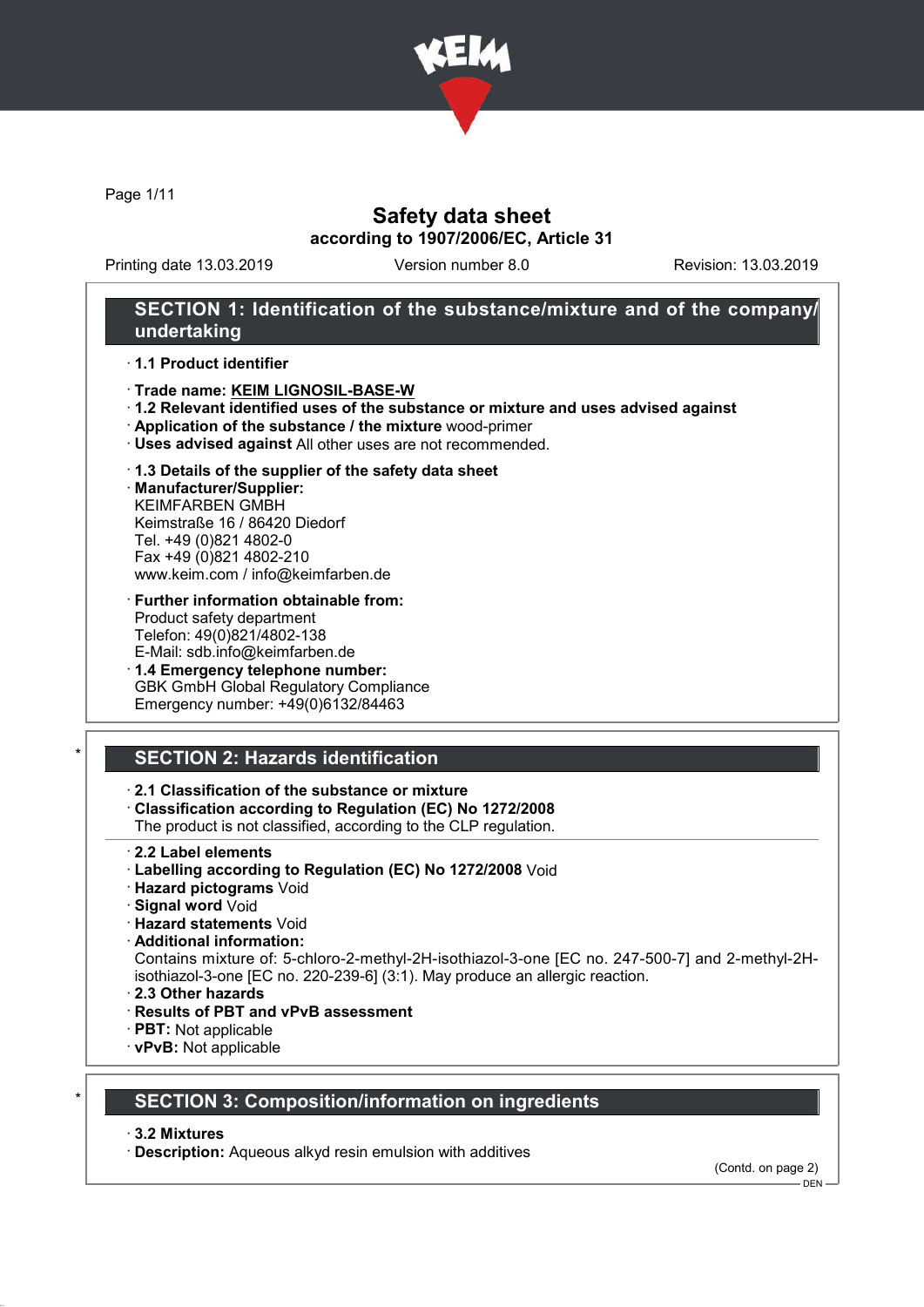

Page 2/11

# Safety data sheet according to 1907/2006/EC, Article 31

Printing date 13.03.2019 Version number 8.0 Revision: 13.03.2019

### Trade name: KEIM LIGNOSIL-BASE-W

| · Dangerous components:                                                      |                                                                                                                                                               |           |
|------------------------------------------------------------------------------|---------------------------------------------------------------------------------------------------------------------------------------------------------------|-----------|
| CAS: 111-76-2                                                                | 2-butoxyethanol                                                                                                                                               | ≤1%       |
| EINECS: 203-905-0<br>Index number: 603-014-00-0<br>Reg.nr.: 01-2119475108-36 | $\langle \cdot \rangle$ Acute Tox. 4, H302; Acute Tox. 4, H312; Acute Tox.<br>4, H332; Skin Irrit. 2, H315; Eye Irrit. 2, H319                                |           |
| CAS: 55965-84-9<br>Index number: 613-167-00-5                                | mixture of: 5-chloro-2-methyl-2H-isothiazol-3-one [EC no.<br>247-500-7] and 2-methyl-2H-isothiazol-3-one [EC no.<br>220-239-6] (3:1)                          | < 0.0015% |
|                                                                              | Acute Tox. 3, H301; Acute Tox. 3, H311; Acute Tox.<br>3, H331; Skin Corr. 1B, H314; Aquatic Acute 1,<br>H400; Aquatic Chronic 1, H410; (1) Skin Sens. 1, H317 |           |

# SECTION 4: First aid measures

| 4.1 Description of first aid measures<br>· General information:<br>With appearance of symptoms or in cases of doubt seek medical advice.<br>When seeing the doctor we suggest to present this safety data sheet.<br>After inhalation: Supply fresh air; consult doctor in case of complaints.<br>· After skin contact:<br>Immediately wash with water and soap and rinse thoroughly.<br>Do not use solvents or thinners.<br>If skin irritation continues, consult a doctor.<br>$\cdot$ After eye contact:<br>Rinse opened eye for several minutes under running water. Then consult a doctor.<br>· After swallowing:<br>Rinse mouth and throat well with water.<br>Do not induce vomiting; call for medical help immediately.<br>4.2 Most important symptoms and effects, both acute and delayed<br>No further relevant information available.<br>$\cdot$ 4.3 Indication of any immediate medical attention and special treatment needed<br>No further relevant information available. |
|----------------------------------------------------------------------------------------------------------------------------------------------------------------------------------------------------------------------------------------------------------------------------------------------------------------------------------------------------------------------------------------------------------------------------------------------------------------------------------------------------------------------------------------------------------------------------------------------------------------------------------------------------------------------------------------------------------------------------------------------------------------------------------------------------------------------------------------------------------------------------------------------------------------------------------------------------------------------------------------|
| <b>SECTION 5: Firefighting measures</b>                                                                                                                                                                                                                                                                                                                                                                                                                                                                                                                                                                                                                                                                                                                                                                                                                                                                                                                                                |
| ⋅5.1 Extinguishing media<br>· Suitable extinguishing agents: CO2, foam, dry extinguishing powder<br>· For safety reasons unsuitable extinguishing agents: Water with full jet<br>5.2 Special hazards arising from the substance or mixture<br>In case of fire, the following can be released:<br>carbon oxide (COx)<br>In case of fire, thick, black smoke develops. Inhalation of the dangerous decomposition products<br>may cause serious health damages.<br>(Contd. on page 3)                                                                                                                                                                                                                                                                                                                                                                                                                                                                                                     |

DEN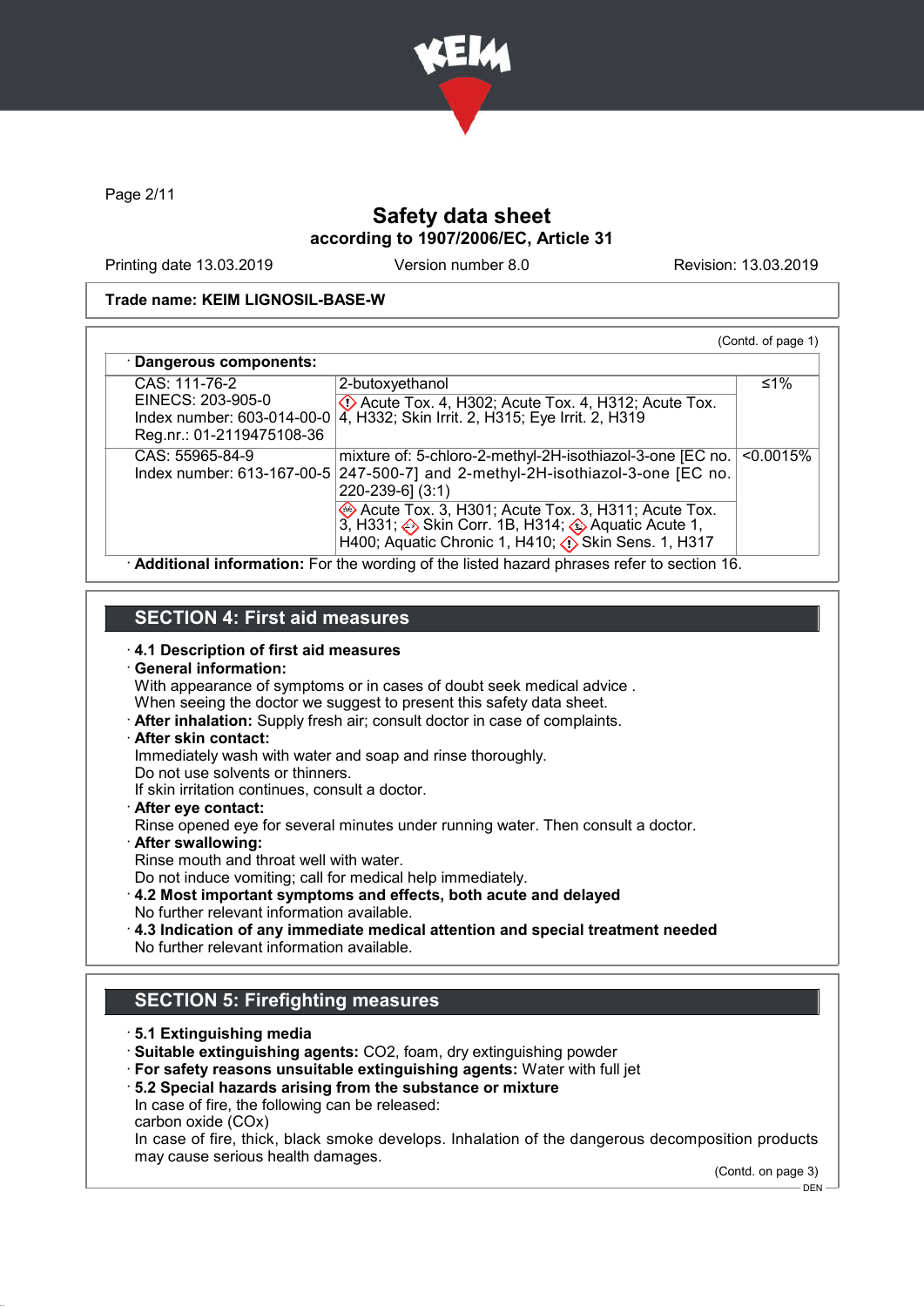

Page 3/11

# Safety data sheet according to 1907/2006/EC, Article 31

Printing date 13.03.2019 Version number 8.0 Revision: 13.03.2019

(Contd. of page 2)

### Trade name: KEIM LIGNOSIL-BASE-W

· 5.3 Advice for firefighters

· Protective equipment: Wear self-contained respiratory protective device.

· Additional information

The product itself is inflammable. The remaining polymer after ablating of the aqueous phase is flammable.

Dispose of fire debris and contaminated fire fighting water in accordance with official regulations. In case of fire do not breathe smoke, fumes and vapours.

## SECTION 6: Accidental release measures

· 6.1 Personal precautions, protective equipment and emergency procedures Respect the protection rules (see section 7 a. 8). Avoid contact with skin and eyes. Ensure adequate ventilation Keep away from ignition sources. Particular danger of slipping on leaked/spilled product. · 6.2 Environmental precautions: Do not allow product to reach soil, sewage system or any water course. Follow local governmental rules and regulations. · 6.3 Methods and material for containment and cleaning up: Absorb with non-combustible liquid-binding material (sand, diatomite, vermiculite). Close drainage (Risk of blocking due to polymer precipitation) Dispose of the material collected according to regulations. Flush rests with sufficient amount of water. Clear contaminated areas thoroughly. 6.4 Reference to other sections See Section 7 for information on safe handling. See Section 8 for information on personal protection equipment. See Section 13 for disposal information.

# SECTION 7: Handling and storage

# · 7.1 Precautions for safe handling Keep receptacles tightly sealed. Ensure good ventilation/exhaustion at the workplace. Avoid contact with skin and eyes. See item 8 (8.2) for information about suitable protective equipment and technical precautions. Respect the protection rules. Information about fire - and explosion protection: Protect from heat. Keep ignition sources away - Do not smoke.

- · 7.2 Conditions for safe storage, including any incompatibilities
- · Storage:
- · Requirements to be met by storerooms and receptacles: Keep in the original containers in a cool and dry place. Store only in unopened original receptacles.

(Contd. on page 4)

<sup>–</sup> DEN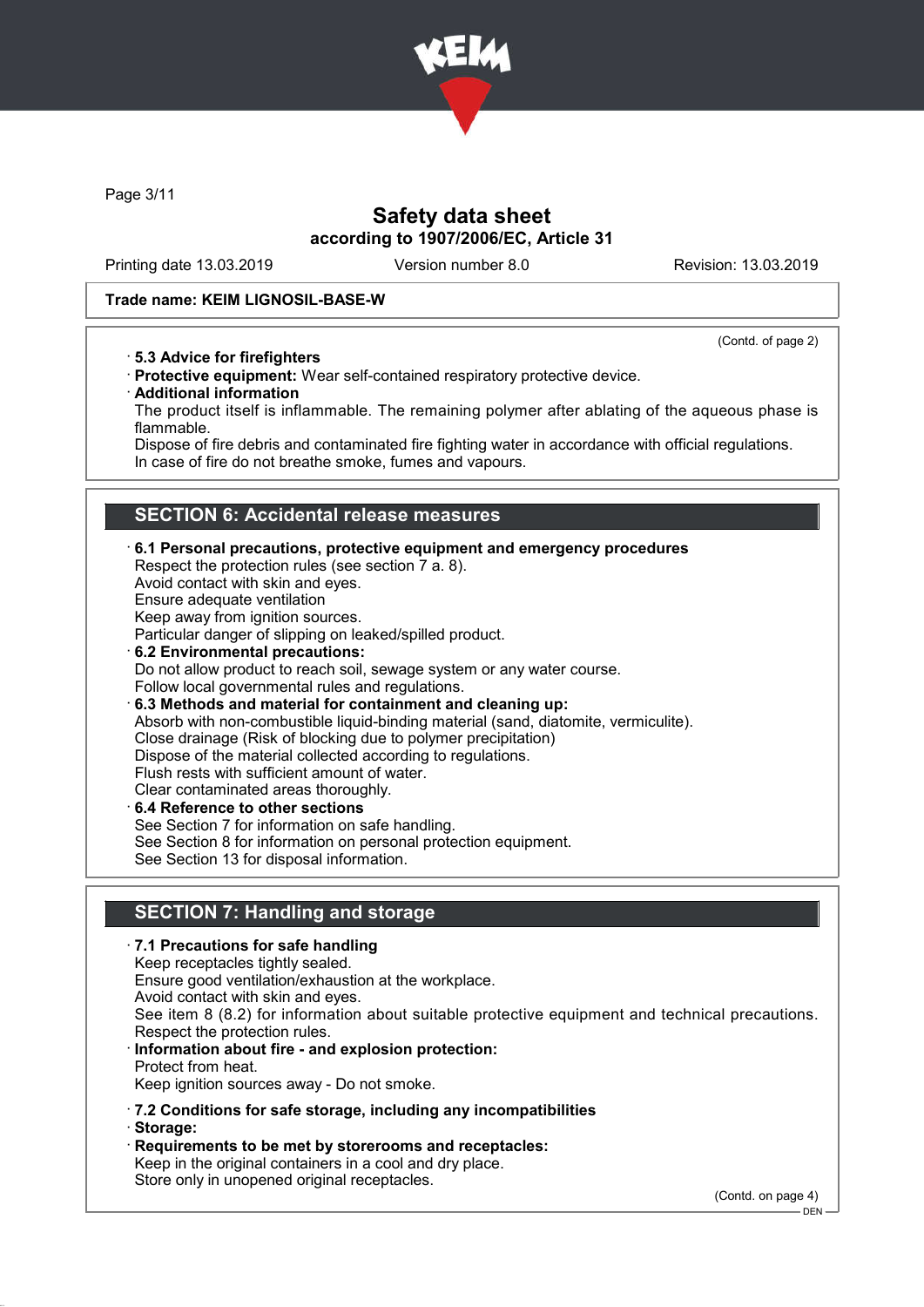

Page 4/11

# Safety data sheet according to 1907/2006/EC, Article 31

Printing date 13.03.2019 Version number 8.0 Revision: 13.03.2019

(Contd. of page 3)

### Trade name: KEIM LIGNOSIL-BASE-W

| · Information about storage in one common storage facility: Not required. |  |  |
|---------------------------------------------------------------------------|--|--|
|                                                                           |  |  |

- · Further information about storage conditions:
- Protect from frost.
- Store in a cool place.

Protect from heat and direct sunlight. Store at temperatures between 5 °C and 40 °C.

· Storage class: 12

· General information: Stir up well before use.

· 7.3 Specific end use(s) No further relevant information available.

## SECTION 8: Exposure controls/personal protection

### · 8.1 Control parameters

|                          | · Ingredients with limit values that require monitoring at the workplace:                                                                                |
|--------------------------|----------------------------------------------------------------------------------------------------------------------------------------------------------|
| 111-76-2 2-butoxyethanol |                                                                                                                                                          |
|                          | AGW (Germany) Long-term value: 49 mg/m <sup>3</sup> , 10 ppm<br>4(II);EU, H, Y, AGS                                                                      |
|                          | 55965-84-9 mixture of: 5-chloro-2-methyl-2H-isothiazol-3-one [EC no. 247-500-7] and 2-<br>methyl-2H-isothiazol-3-one [EC no. 220-239-6] (3:1) (<0.0015%) |
|                          | MAK (Germany) $\lfloor$ Long-term value: 0.2E mg/m <sup>3</sup><br>vgl.Abschn.Xc                                                                         |

· DNELs

## 111-76-2 2-butoxyethanol

| Oral                                         | Long-term - systemic effects 3.2 mg/kg bw/day (consumer)    |                                  |                                          |  |
|----------------------------------------------|-------------------------------------------------------------|----------------------------------|------------------------------------------|--|
|                                              | Acute - local effects                                       | 13.4 mg/kg/day (consumer)        |                                          |  |
| Dermal                                       | Acute - local effects                                       |                                  | 89 mg/kg bw/day (worker)                 |  |
|                                              | Acute - local effects                                       |                                  | 44.5 mg/kg bw/day (consumer)             |  |
|                                              | Long-term - systemic effects 75 mg/kg bw/day (worker)       |                                  |                                          |  |
|                                              | Long-term - systemic effects                                |                                  | 38 mg/kg bw/day (consumer)               |  |
| Inhalative                                   | Acute - systemic effects                                    |                                  | 663 mg/m <sup>3</sup> (worker)           |  |
|                                              | Acute - systemic effects                                    | 426 mg/m <sup>3</sup> (consumer) |                                          |  |
|                                              | Long-term - systemic effects $20 \text{ mg/m}^3$ (worker)   |                                  |                                          |  |
|                                              | Long-term - systemic effects $49 \text{ mg/m}^3$ (consumer) |                                  |                                          |  |
| $\cdot$ PNECs                                |                                                             |                                  |                                          |  |
| 111-76-2 2-butoxyethanol                     |                                                             |                                  |                                          |  |
|                                              | 8.8 mg/l (freshwater)<br>Aquatic compartment - freshwater   |                                  |                                          |  |
| Aquatic compartment - sediment in freshwater |                                                             |                                  | 8.14 mg/kg sed dw (sediment fresh water) |  |
| Terrestrial compartment - soil               |                                                             |                                  | 2.8 mg/kg dw (sewage treatment plant)    |  |
|                                              |                                                             |                                  | (Contd. on page 5)                       |  |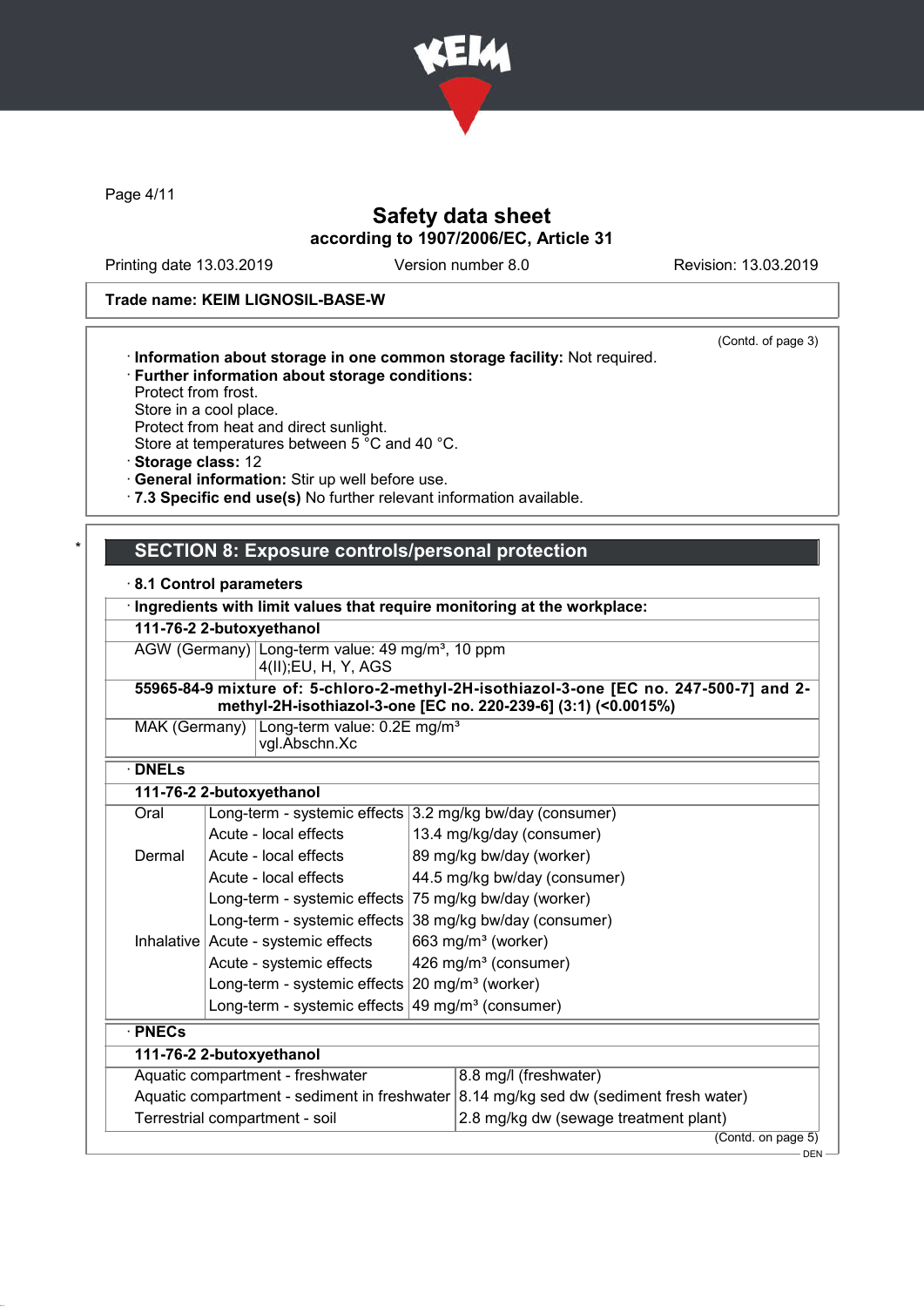

Page 5/11

# Safety data sheet according to 1907/2006/EC, Article 31

Printing date 13.03.2019 Version number 8.0 Revision: 13.03.2019

## Trade name: KEIM LIGNOSIL-BASE-W

|                                      | (Contd. of page 4)<br>· Ingredients with biological limit values:                                    |
|--------------------------------------|------------------------------------------------------------------------------------------------------|
|                                      |                                                                                                      |
| 111-76-2 2-butoxyethanol             |                                                                                                      |
|                                      | BGW (Germany) 150 mg/g Kreatinin                                                                     |
|                                      | Untersuchungsmaterial: Urin<br>Probennahmezeitpunkt: Expositionsende bzw. Schichtende, bei           |
|                                      | Langzeitexposition: am Schichtende nach mehreren vorangegangenen                                     |
|                                      | Schichten                                                                                            |
|                                      | Parameter: Butoxyessigsäure (nach Hydrolyse)                                                         |
|                                      | Additional information: The lists valid during the making were used as basis.                        |
| 8.2 Exposure controls                |                                                                                                      |
| Personal protective equipment:       |                                                                                                      |
|                                      | · General protective and hygienic measures:                                                          |
|                                      | Avoid contact with the eyes and skin.                                                                |
|                                      | Wash hands before breaks and at the end of work.                                                     |
|                                      | Immediately remove all soiled and contaminated clothing.                                             |
| <b>Respiratory protection:</b>       |                                                                                                      |
|                                      | Use suitable respiratory protective device only when aerosol or mist is formed.                      |
| Combination filter A/P               |                                                                                                      |
|                                      | · Protection of hands: Protective gloves                                                             |
| Material of gloves                   |                                                                                                      |
| suitable material e.g.:              |                                                                                                      |
| PVC or PE gloves                     | Recommended thickness of the material: $\geq 0.7$ mm                                                 |
| Natural rubber, NR                   |                                                                                                      |
|                                      | Recommended thickness of the material: $\geq 0.4$ mm                                                 |
|                                      | The selection of the suitable gloves does not only depend on the material, but also on further marks |
|                                      | of quality and varies from manufacturer to manufacturer. As the product is a preparation of several  |
|                                      | substances, the resistance of the glove material can not be calculated in advance and has therefore  |
|                                      | to be checked prior to the application.                                                              |
| · Penetration time of glove material |                                                                                                      |
|                                      | The exact break trough time has to be found out by the manufacturer of the protective gloves and     |
| has to be observed.                  |                                                                                                      |
|                                      | · Eye protection: Tightly sealed goggles                                                             |
|                                      | · Body protection: Protective work clothing                                                          |
|                                      | · Limitation and supervision of exposure into the environment                                        |
|                                      |                                                                                                      |
| See Section 12 and 6.2               | No further relevant information available.                                                           |

|                            | 9.1 Information on basic physical and chemical properties |  |
|----------------------------|-----------------------------------------------------------|--|
| <b>General Information</b> |                                                           |  |
| · Appearance:              |                                                           |  |
| Form:                      | <b>Fluid</b>                                              |  |
| Colour:                    | milky-white                                               |  |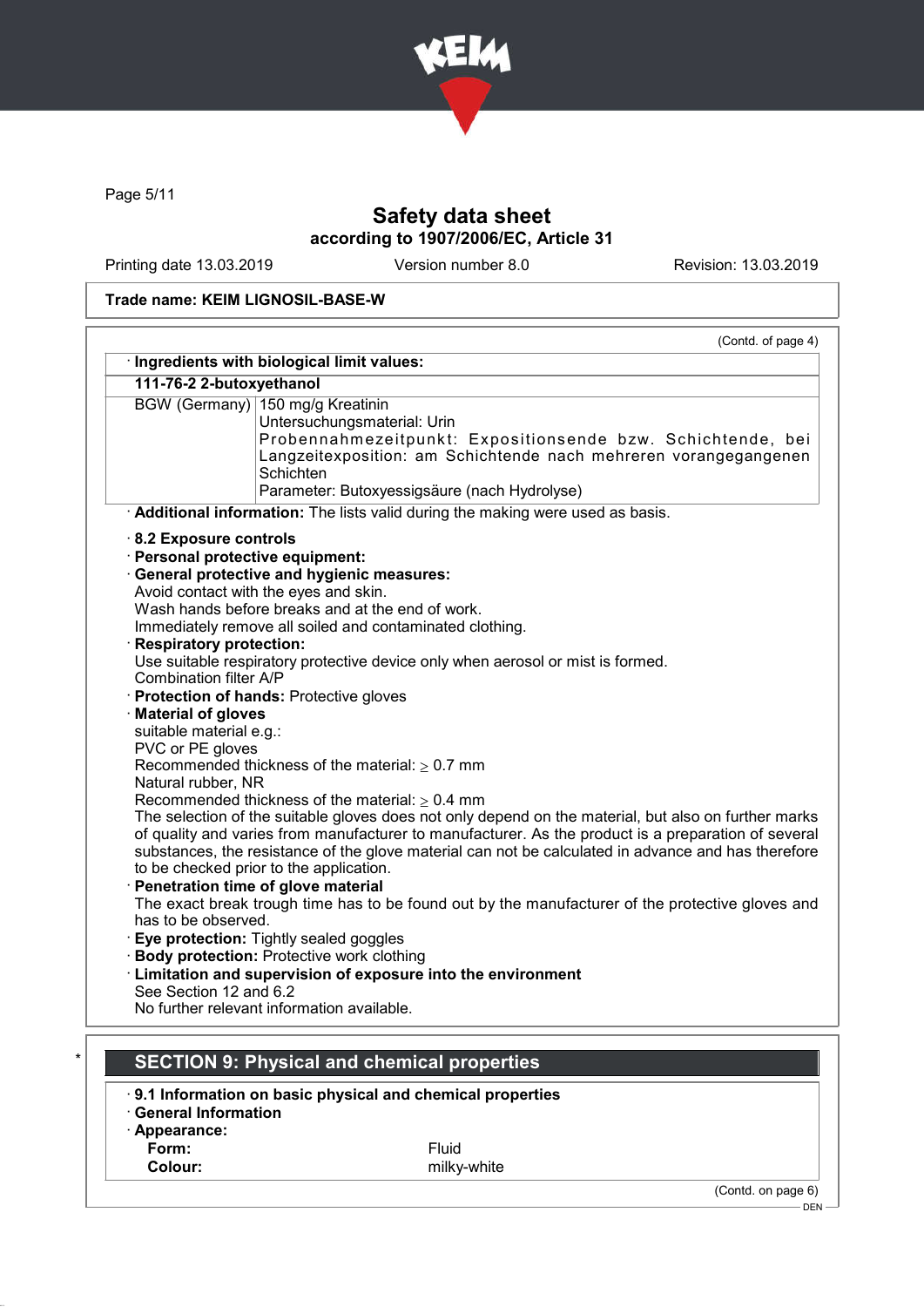

Page 6/11

# Safety data sheet according to 1907/2006/EC, Article 31

Printing date 13.03.2019 Version number 8.0 Revision: 13.03.2019

#### Trade name: KEIM LIGNOSIL-BASE-W

|                                                  | (Contd. of page 5)                                                              |
|--------------------------------------------------|---------------------------------------------------------------------------------|
| · Odour:                                         | Characteristic                                                                  |
| Odour threshold:                                 | Not determined                                                                  |
| · pH-value at 20 °C:                             | ~1                                                                              |
| Change in condition                              |                                                                                 |
| <b>Melting point/freezing point:</b>             | $~\sim$ 0 ° C                                                                   |
| Initial boiling point and boiling range: ~100 °C |                                                                                 |
| · Flash point:                                   | >100 °C                                                                         |
| · Flammability (solid, gas):                     | Not applicable                                                                  |
| · Ignition temperature:                          | Not determined                                                                  |
| · Decomposition temperature:                     | Not determined                                                                  |
| · Auto-ignition temperature:                     | Product is not selfigniting.                                                    |
| <b>Explosive properties:</b>                     | Product does not present an explosion hazard.                                   |
| <b>Explosion limits:</b>                         |                                                                                 |
| Lower:                                           | Not applicable                                                                  |
| Upper:                                           | Not applicable                                                                  |
| <b>Oxidising properties</b>                      | Not applicable                                                                  |
| Vapour pressure at 20 °C:                        | $~23$ hPa                                                                       |
| Density at 20 °C:                                | 1.0-1.1* $g/cm^{3}$                                                             |
| · Relative density                               | Not determined                                                                  |
| · Vapour density                                 | Not applicable.                                                                 |
| <b>Evaporation rate</b>                          | Not determined.                                                                 |
| · Solubility in / Miscibility with               |                                                                                 |
| water:                                           | <b>Miscible</b>                                                                 |
| · Partition coefficient: n-octanol/water:        | Not determined.                                                                 |
| · Viscosity:                                     |                                                                                 |
| Dynamic at 20 °C:                                | 100-500* mPas                                                                   |
| Kinematic at 40 °C:                              | $<$ 205 $*$ mm <sup>2</sup> /s                                                  |
| ⋅ 9.2 Other information                          | * The values are for freshly produced material and may<br>change with the time. |
|                                                  |                                                                                 |

# SECTION 10: Stability and reactivity

· 10.1 Reactivity No further relevant information available.

· 10.2 Chemical stability Stable under normal conditions of storage and use.

· Thermal decomposition / conditions to be avoided:

No decomposition if used according to specifications.

· 10.3 Possibility of hazardous reactions No dangerous reactions known.

· 10.4 Conditions to avoid No further relevant information available.

· 10.5 Incompatible materials: No further relevant information available.

(Contd. on page 7)

DEN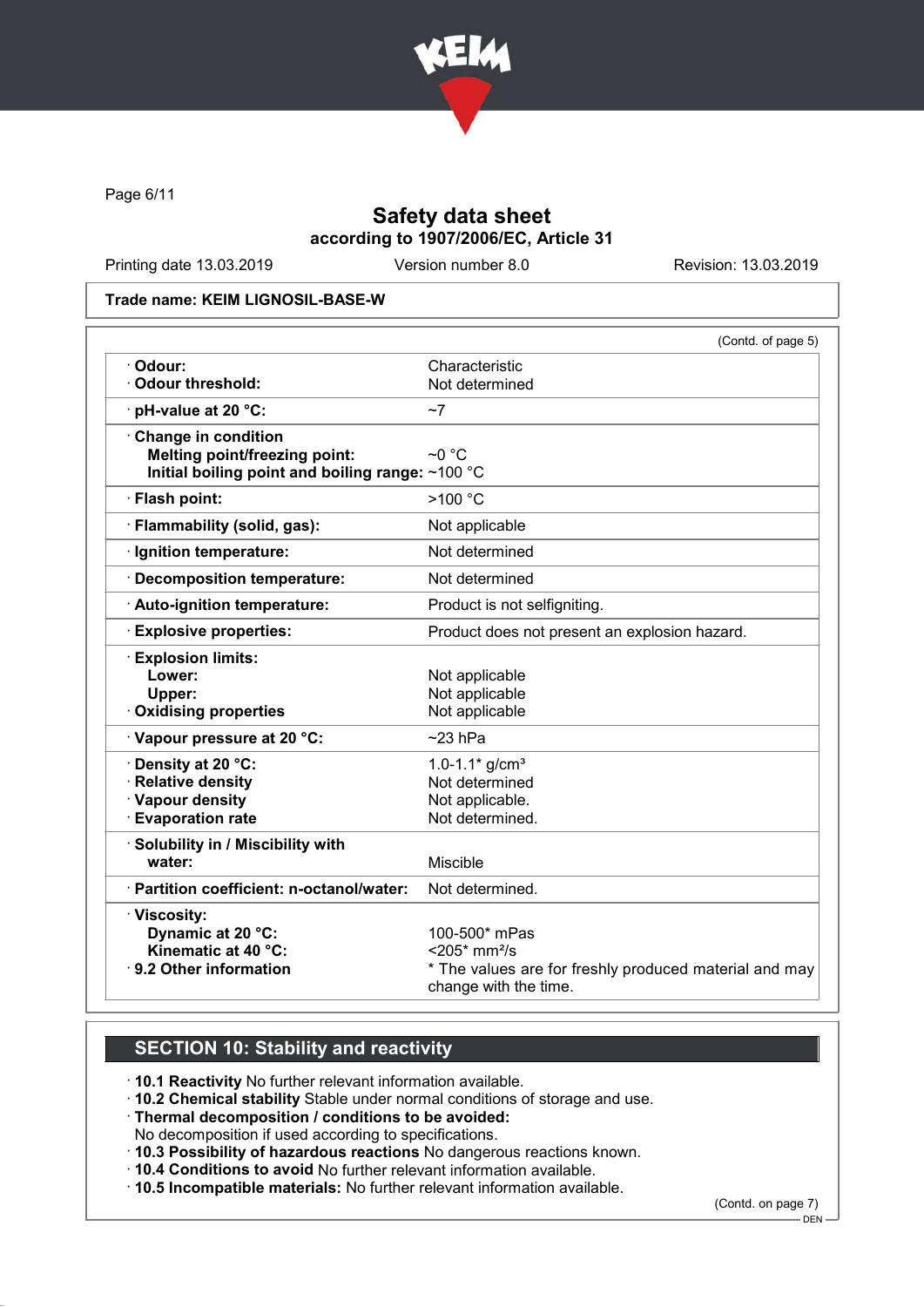

Page 7/11

# Safety data sheet according to 1907/2006/EC, Article 31

Printing date 13.03.2019 Version number 8.0 Revision: 13.03.2019

### Trade name: KEIM LIGNOSIL-BASE-W

(Contd. of page 6)

· 10.6 Hazardous decomposition products: In case of fire, thick, black smoke develops. Inhalation of the dangerous decomposition products may cause serious health damages.

In case of fire, the following can be released:

carbon oxide (COx)

No hazardous decomposition products if stored and handled as prescribed.

## **SECTION 11: Toxicological information**

### · 11.1 Information on toxicological effects

· Acute toxicity Based on available data, the classification criteria are not met.

### · LD/LC50 values relevant for classification: 111-76-2 2-butoxyethanol Oral LD50 1,000-2,000 mg/kg (rat) Dermal | LD50 | 1,000-2,000 mg/kg (rab) Inhalative  $|LC50/4 h|10-20 mg/l$  (rat) 55965-84-9 mixture of: 5-chloro-2-methyl-2H-isothiazol-3-one [EC no. 247-500-7] and 2 methyl-2H-isothiazol-3-one [EC no. 220-239-6] (3:1) Inhalative  $|LG50/4 h|0.33 mg/l$  (rat) · Primary irritant effect: · Skin corrosion/irritation Frequent persistent contact with the skin may cause skin irritation. · Serious eye damage/irritation In case of longer exposure, slightly irritating effect is possible. · during inhalation: Irritant effect possible. · during swallowing: Irritant effect possible · Respiratory or skin sensitisation Contains CIT/MIT(3:1). May produce an allergic reaction. CIT = 5-chloro-2-methyl-2H-isothiazol-3-one MIT = 2-methyl-2H-isothiazol-3-one Other information (about experimental toxicology): Experimental analysis are not available. The product was not tested. The statements on toxicology have been derived from the properties of the individual components.

- · CMR effects (carcinogenity, mutagenicity and toxicity for reproduction) Not applicable
- · Germ cell mutagenicity Based on available data, the classification criteria are not met.
- · Carcinogenicity Based on available data, the classification criteria are not met.
- · Reproductive toxicity Based on available data, the classification criteria are not met.
- · STOT-single exposure Based on available data, the classification criteria are not met.
- · STOT-repeated exposure Based on available data, the classification criteria are not met.
- · Aspiration hazard Based on available data, the classification criteria are not met.

(Contd. on page 8)

**DEN**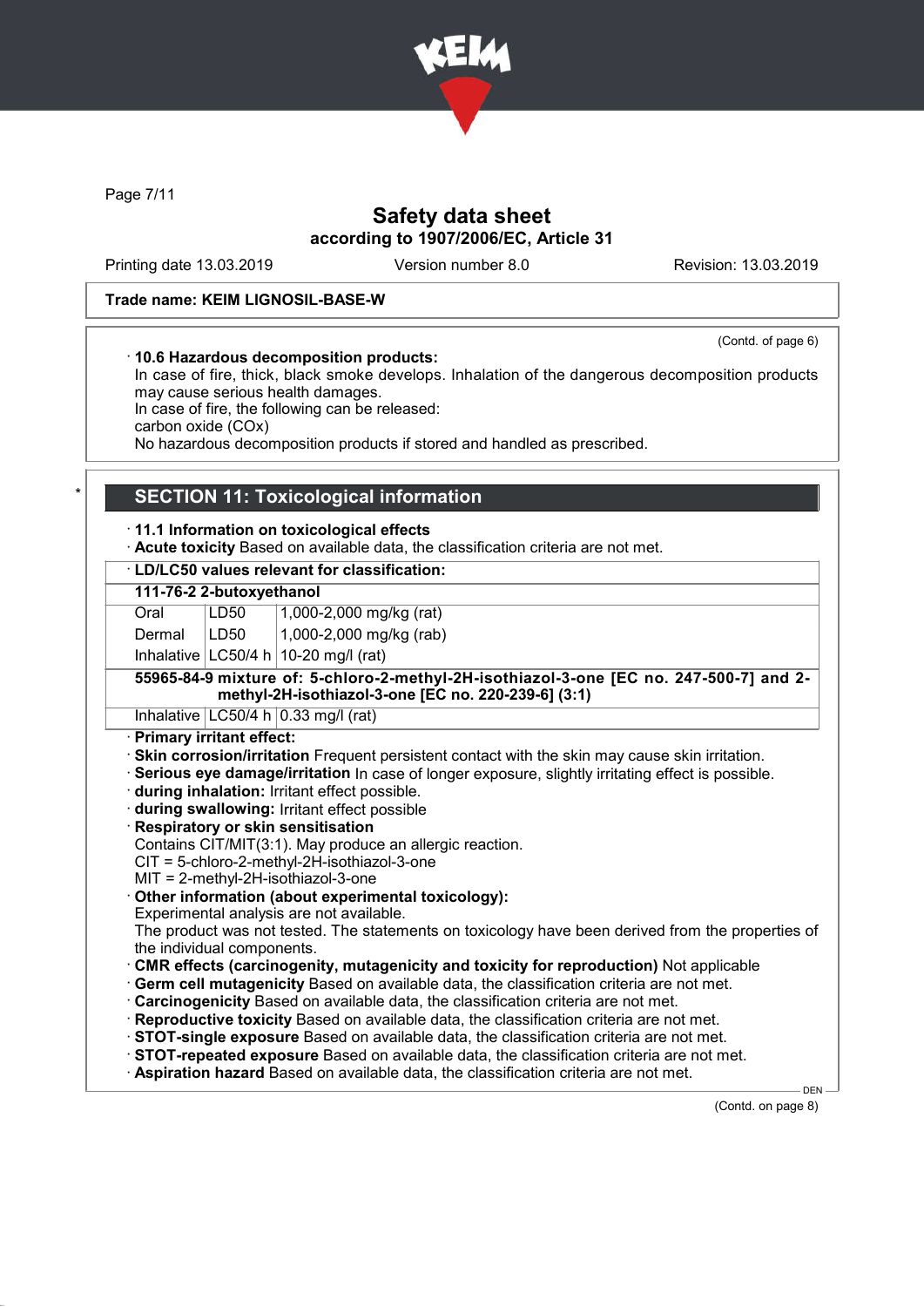

Page 8/11

# Safety data sheet according to 1907/2006/EC, Article 31

Printing date 13.03.2019 Version number 8.0 Revision: 13.03.2019

Trade name: KEIM LIGNOSIL-BASE-W

(Contd. of page 7)

| · Aquatic toxicity:                                            |                                                                                                                                                                                                                                                                                                                                                                                                                                                                                                                                                                    |
|----------------------------------------------------------------|--------------------------------------------------------------------------------------------------------------------------------------------------------------------------------------------------------------------------------------------------------------------------------------------------------------------------------------------------------------------------------------------------------------------------------------------------------------------------------------------------------------------------------------------------------------------|
|                                                                | 111-76-2 2-butoxyethanol                                                                                                                                                                                                                                                                                                                                                                                                                                                                                                                                           |
|                                                                | EC 50/48h   1,550 mg/l (daphnia)                                                                                                                                                                                                                                                                                                                                                                                                                                                                                                                                   |
|                                                                | EC 50/72 h 1,840 mg/l (algae)                                                                                                                                                                                                                                                                                                                                                                                                                                                                                                                                      |
|                                                                | LC 50/96 h   1,474 mg/l (fish)                                                                                                                                                                                                                                                                                                                                                                                                                                                                                                                                     |
|                                                                | 55965-84-9 mixture of: 5-chloro-2-methyl-2H-isothiazol-3-one [EC no. 247-500-7] and 2-<br>methyl-2H-isothiazol-3-one [EC no. 220-239-6] (3:1)                                                                                                                                                                                                                                                                                                                                                                                                                      |
|                                                                | EC 50/48h 0.16 mg/l (daphnia) (OECD 202)                                                                                                                                                                                                                                                                                                                                                                                                                                                                                                                           |
| <b>EC 50</b>                                                   | 0.027 mg/l (algae)                                                                                                                                                                                                                                                                                                                                                                                                                                                                                                                                                 |
|                                                                | LC 50/96 h $(0.19 \text{ mg/l} \text{ (fish)}$                                                                                                                                                                                                                                                                                                                                                                                                                                                                                                                     |
| <b>Ecotoxical effects:</b><br>· General notes:                 | adsorption on sewage sludge.<br>· 12.3 Bioaccumulative potential No further relevant information available.<br>· 12.4 Mobility in soil No further relevant information available.<br>· Other information: Pretreat waste water with help of precipitation.<br>· Additional ecological information:<br>According to the formulation contains the following heavy metals and compounds from the<br>EU guideline NO. 2006/11/EC:<br>According to our current data base the product does not consist of any heavy metals or substances<br>of EU-directives 76/464/EWG. |
| components.<br>· PBT: Not applicable<br>· vPvB: Not applicable | At present there are no ecotoxicological assessments.<br>The statements on ecotoxicology have been derived from the properties of the individual<br>The product may not be released into the environment without control.<br>Water hazard class 1 (German Regulation) (Self-assessment): slightly hazardous for water<br>12.5 Results of PBT and vPvB assessment                                                                                                                                                                                                   |

### · 13.1 Waste treatment methods

· Recommendation

Disposal must be made according to official regulations.

Must not be disposed with household garbage. Do not allow product to reach sewage system.

(Contd. on page 9)

<sup>-</sup> DEN -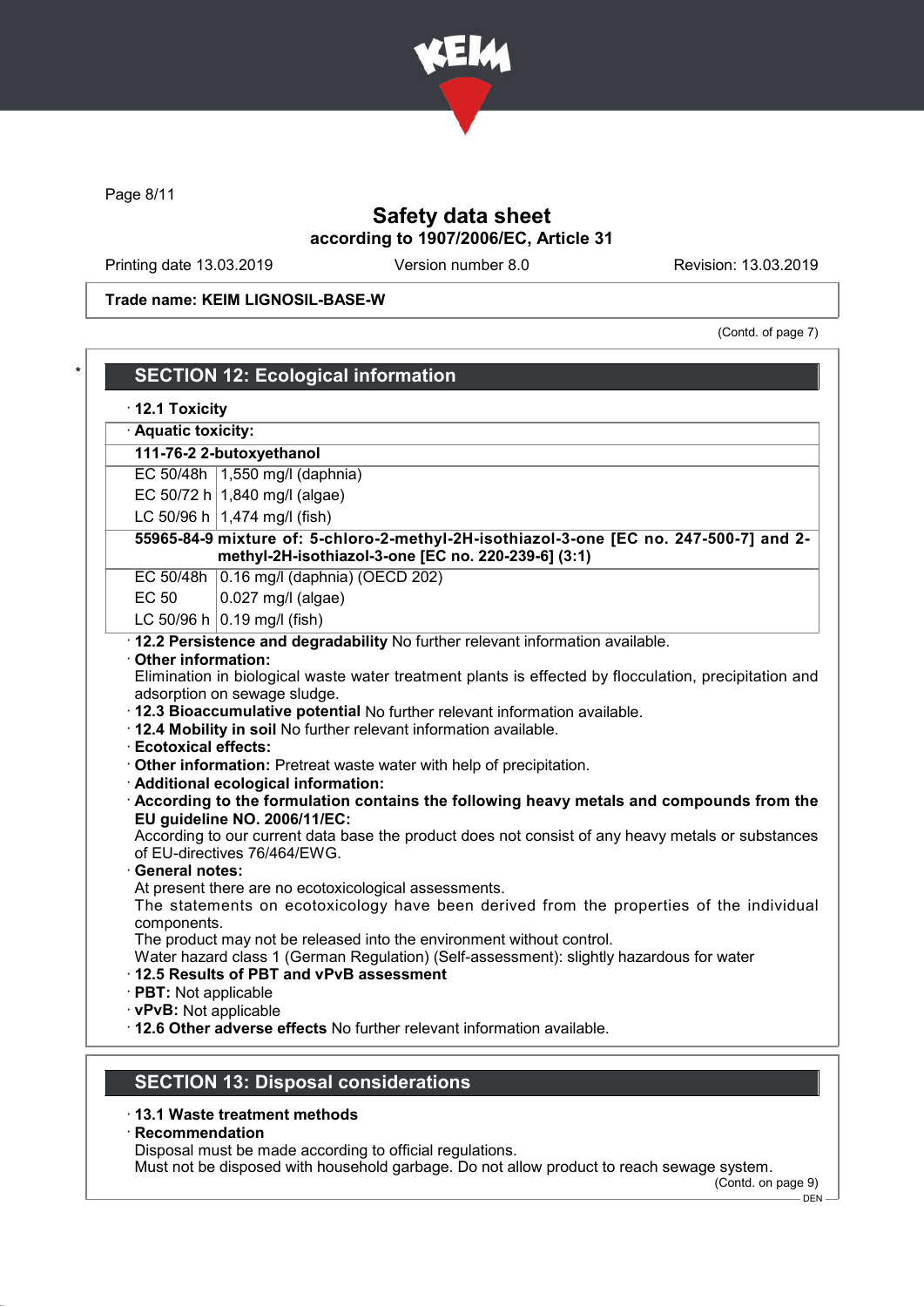

Page 9/11

# Safety data sheet according to 1907/2006/EC, Article 31

Printing date 13.03.2019 Version number 8.0 Revision: 13.03.2019

(Contd. of page 8)

### Trade name: KEIM LIGNOSIL-BASE-W

### · European waste catalogue

08 01 12 waste paint and varnish other than those mentioned in 08 01 11

· Uncleaned packaging:

· Recommendation: Disposal must be made according to official regulations.

· Recommended cleansing agents: Water, if necessary with cleansing agents.

| <b>SECTION 14: Transport information</b>                                                     |                                                               |  |
|----------------------------------------------------------------------------------------------|---------------------------------------------------------------|--|
| $\cdot$ 14.1 UN-Number<br>· ADR, IMDG, IATA                                                  | Void                                                          |  |
| 14.2 UN proper shipping name<br>· ADR, IMDG, IATA                                            | Void                                                          |  |
| 14.3 Transport hazard class(es)                                                              |                                                               |  |
| · ADR, IMDG, IATA<br>· Class                                                                 | Void                                                          |  |
| ⋅ 14.4 Packing group<br>· ADR, IMDG, IATA                                                    | Void                                                          |  |
| · 14.5 Environmental hazards:<br>· Marine pollutant:                                         | No.                                                           |  |
| 14.6 Special precautions for user                                                            | Not applicable                                                |  |
| 14.7 Transport in bulk according to Annex II<br>of Marpol and the IBC Code<br>Not applicable |                                                               |  |
| · Transport/Additional information:                                                          | No dangerous good in sense of these transport<br>regulations. |  |
| · UN "Model Regulation":                                                                     | Void                                                          |  |

# SECTION 15: Regulatory information

· 15.1 Safety, health and environmental regulations/legislation specific for the substance or mixture

· Labelling according to Regulation (EC) No 1272/2008

For information on labelling please refer to section 2 of this document.

· Directive 2012/18/EU

· Named dangerous substances - ANNEX I None of the ingredients is listed.

· National regulations:

· Waterhazard class: Water hazard class 1 (Self-assessment): slightly hazardous for water. (Contd. on page 10)

 $-$  DEN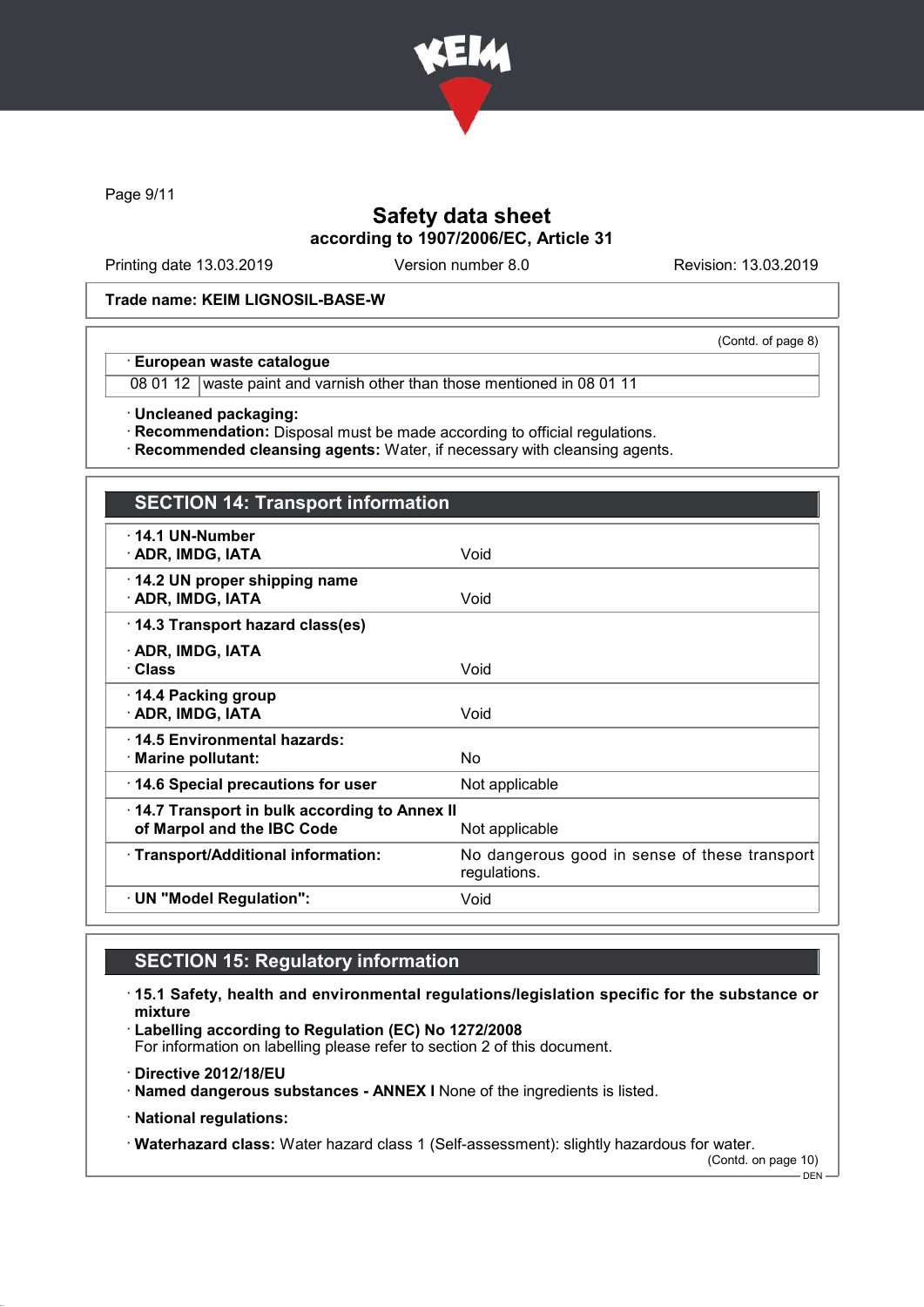

Page 10/11

# Safety data sheet according to 1907/2006/EC, Article 31

Printing date 13.03.2019 Version number 8.0 Revision: 13.03.2019

· Please note:

TRGS 200 (Germany) TRGS 500 (Germany)

(Contd. of page 9)

on page 11)  $-$  DEN -

### Trade name: KEIM LIGNOSIL-BASE-W

· Other regulations, limitations and prohibitive regulations

| · Product-Code/Giscode: BSW20<br>15.2 Chemical safety assessment: A Chemical Safety Assessment has not been carried out.<br><b>SECTION 16: Other information</b><br>This information is based on our present knowledge. However, this shall not constitute a guarantee<br>for any specific product features and shall not establish a legally valid contractual relationship.<br>$\cdot$ Relevant phrases<br>H301 Toxic if swallowed.<br>H302 Harmful if swallowed.<br>H311 Toxic in contact with skin.<br>H312 Harmful in contact with skin.<br>H314 Causes severe skin burns and eye damage.<br>H315 Causes skin irritation.<br>H317 May cause an allergic skin reaction.<br>H319 Causes serious eye irritation.<br>H331 Toxic if inhaled.<br>H332 Harmful if inhaled.<br>H400 Very toxic to aquatic life.<br>H410 Very toxic to aquatic life with long lasting effects.<br>· Department issuing SDS: KEIMFARBEN Germany, Product safety department<br>· Abbreviations and acronyms:<br>ADR: Accord européen sur le transport des marchandises dangereuses par Route (European Agreement concerning the<br>International Carriage of Dangerous Goods by Road)<br>IMDG: International Maritime Code for Dangerous Goods<br>IATA: International Air Transport Association<br>GHS: Globally Harmonised System of Classification and Labelling of Chemicals<br>EINECS: European Inventory of Existing Commercial Chemical Substances<br>ELINCS: European List of Notified Chemical Substances<br>CAS: Chemical Abstracts Service (division of the American Chemical Society)<br>TRGS: Technische Regeln für Gefahrstoffe (Technical Rules for Dangerous Substances, BAuA, Germany)<br>DNEL: Derived No-Effect Level (REACH)<br>PNEC: Predicted No-Effect Concentration (REACH)<br>LC50: Lethal concentration, 50 percent<br>LD50: Lethal dose, 50 percent<br>PBT: Persistent, Bioaccumulative and Toxic<br>SVHC: Substances of Very High Concern<br>vPvB: very Persistent and very Bioaccumulative<br>AGW: Arbeitsplatzgrenzwert (Germany)<br>REACH: Registration, Evaluation and Authorisation of Chemicals (Regulation (EC) No.1907/2006)<br>Acute Tox. 3: Acute toxicity - Category 3<br>Acute Tox. 4: Acute toxicity - Category 4<br>Skin Corr. 1B: Skin corrosion/irritation - Category 1B<br>Skin Irrit. 2: Skin corrosion/irritation - Category 2<br>Eye Irrit. 2: Serious eye damage/eye irritation - Category 2 | TRGS 510 (Germany)<br>TRGS 900 (Germany)<br>· Substances of very high concern (SVHC) according to REACH, Article 57 Not applicable |
|------------------------------------------------------------------------------------------------------------------------------------------------------------------------------------------------------------------------------------------------------------------------------------------------------------------------------------------------------------------------------------------------------------------------------------------------------------------------------------------------------------------------------------------------------------------------------------------------------------------------------------------------------------------------------------------------------------------------------------------------------------------------------------------------------------------------------------------------------------------------------------------------------------------------------------------------------------------------------------------------------------------------------------------------------------------------------------------------------------------------------------------------------------------------------------------------------------------------------------------------------------------------------------------------------------------------------------------------------------------------------------------------------------------------------------------------------------------------------------------------------------------------------------------------------------------------------------------------------------------------------------------------------------------------------------------------------------------------------------------------------------------------------------------------------------------------------------------------------------------------------------------------------------------------------------------------------------------------------------------------------------------------------------------------------------------------------------------------------------------------------------------------------------------------------------------------------------------------------------------------------------------------------------------------------------------------------------------------------------------------------------------------------------------------|------------------------------------------------------------------------------------------------------------------------------------|
|                                                                                                                                                                                                                                                                                                                                                                                                                                                                                                                                                                                                                                                                                                                                                                                                                                                                                                                                                                                                                                                                                                                                                                                                                                                                                                                                                                                                                                                                                                                                                                                                                                                                                                                                                                                                                                                                                                                                                                                                                                                                                                                                                                                                                                                                                                                                                                                                                        |                                                                                                                                    |
|                                                                                                                                                                                                                                                                                                                                                                                                                                                                                                                                                                                                                                                                                                                                                                                                                                                                                                                                                                                                                                                                                                                                                                                                                                                                                                                                                                                                                                                                                                                                                                                                                                                                                                                                                                                                                                                                                                                                                                                                                                                                                                                                                                                                                                                                                                                                                                                                                        |                                                                                                                                    |
|                                                                                                                                                                                                                                                                                                                                                                                                                                                                                                                                                                                                                                                                                                                                                                                                                                                                                                                                                                                                                                                                                                                                                                                                                                                                                                                                                                                                                                                                                                                                                                                                                                                                                                                                                                                                                                                                                                                                                                                                                                                                                                                                                                                                                                                                                                                                                                                                                        |                                                                                                                                    |
|                                                                                                                                                                                                                                                                                                                                                                                                                                                                                                                                                                                                                                                                                                                                                                                                                                                                                                                                                                                                                                                                                                                                                                                                                                                                                                                                                                                                                                                                                                                                                                                                                                                                                                                                                                                                                                                                                                                                                                                                                                                                                                                                                                                                                                                                                                                                                                                                                        |                                                                                                                                    |
|                                                                                                                                                                                                                                                                                                                                                                                                                                                                                                                                                                                                                                                                                                                                                                                                                                                                                                                                                                                                                                                                                                                                                                                                                                                                                                                                                                                                                                                                                                                                                                                                                                                                                                                                                                                                                                                                                                                                                                                                                                                                                                                                                                                                                                                                                                                                                                                                                        |                                                                                                                                    |
|                                                                                                                                                                                                                                                                                                                                                                                                                                                                                                                                                                                                                                                                                                                                                                                                                                                                                                                                                                                                                                                                                                                                                                                                                                                                                                                                                                                                                                                                                                                                                                                                                                                                                                                                                                                                                                                                                                                                                                                                                                                                                                                                                                                                                                                                                                                                                                                                                        | (Contd. on page 11)                                                                                                                |